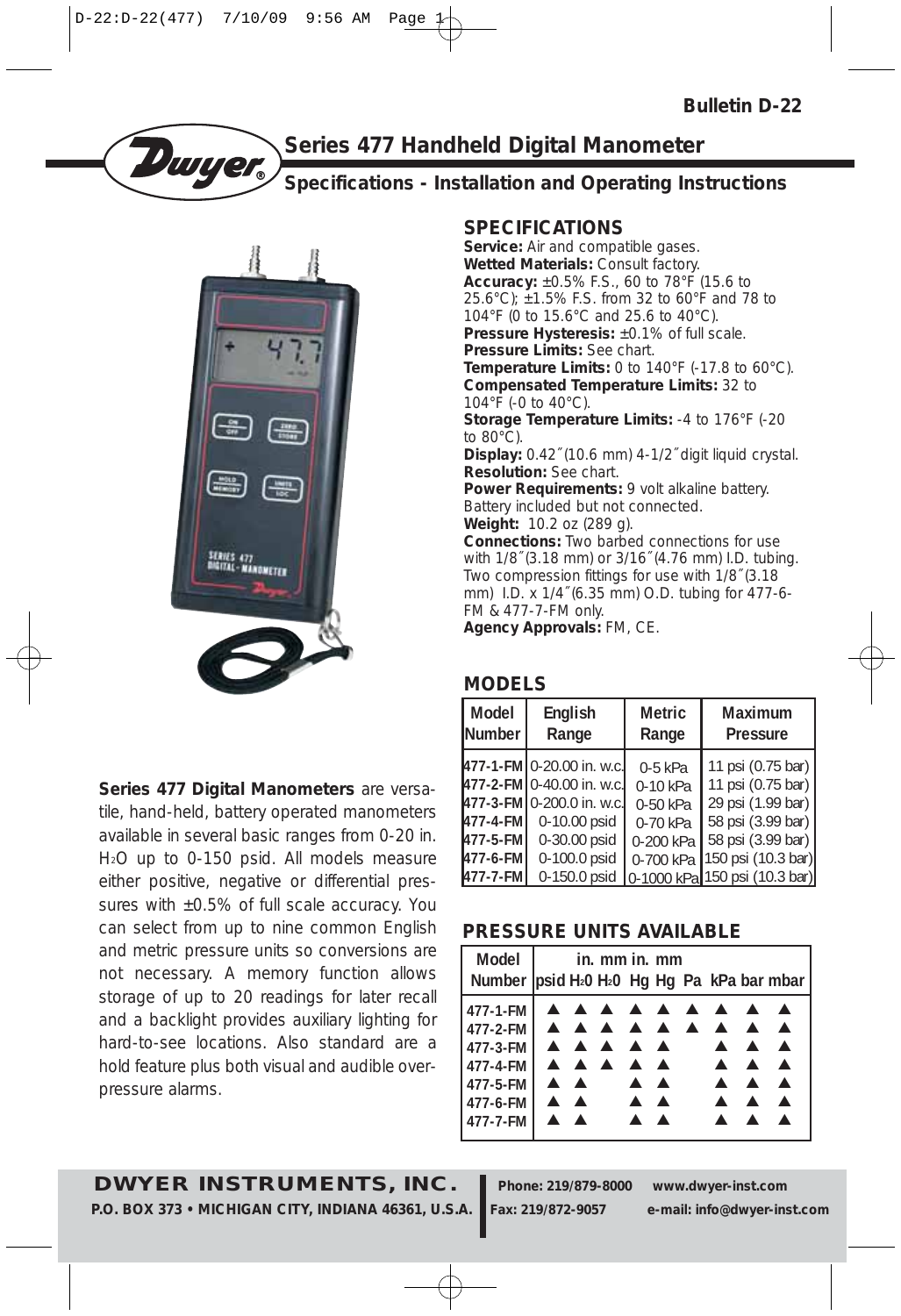## **INSTRUCTIONS**

#### **Battery Installation**

The unit is shipped with a separate 9 volt alkaline battery which must be installed before operation. Remove the two screws holding the bottom endcap in the place and remove it. Connect the battery to the enclosed battery clip observing correct polarity. Be careful not to trap wires between the battery, case or foam pads which retain the battery. This could make it difficult to install the battery or remove it later for replacement. Be sure the rubber gasket is properly seated in the gasket channel and replace endcap. Note that the endcap will only fit one way because the holes are slightly off-center. Place the "Z" shaped wrist strap clip in one of the screw recesses and replace the screws. Do not overtighten. Attach wrist strap to clip.

When battery replacement becomes necessary, use only a 9 volt alkaline type such as a Duracell® MN1604, Eveready® 522 or equivalent. Zinc-carbon types, often labeled Heavyduty are not recommended because of the increased potential for leakage. Alkaline batteries are also a better value because they last up to three times longer in this device.

#### **On-Off Operation**

The on-off control is a toggle function. Press the ON/OFF key once to turn unit on; again to turn it off. If the manometer is left on with no activity for approximately 20 minutes, unit will turn itself off to conserve the battery.

#### **Display Backlight**

The Model 477 includes a display backlight to allow use in the dark or in poor lighting conditions. Units must be switched off before this feature can be activated. Next, press and hold the ON/OFF key down. After about 1 second the backlight will come on and remain lighted for approximately 2 minutes after which it will turn itself off to conserve battery life.

#### **Zeroing Pressure Reading**

Potential inaccuracy due to temperature effects can be minimized by re-zeroing immediately before use. To zero the display, vent both ports to atmosphere so no pressure is applied to either port. Press the ZERO/STORE key and - - - - will be momentarily displayed as zeroing occurs. Zeroing is not possible when the memory mode is in use. It must be done before selecting that function.

If the unit is accidently zeroed with pressure applied to one of the ports, internal circuitry might detect an error and display ALARM 1 or ALARM 2 at the top of the readout area. Additionally, if the ports are then vented, the audible overpressure alarm may sound continuously. This will not normally cause harm it the maximum pressure has not been exceeded. To correct the fault, vent the pressure ports to atmosphere and press the ZERO/STORE key to zero the unit. The fault will then be corrected.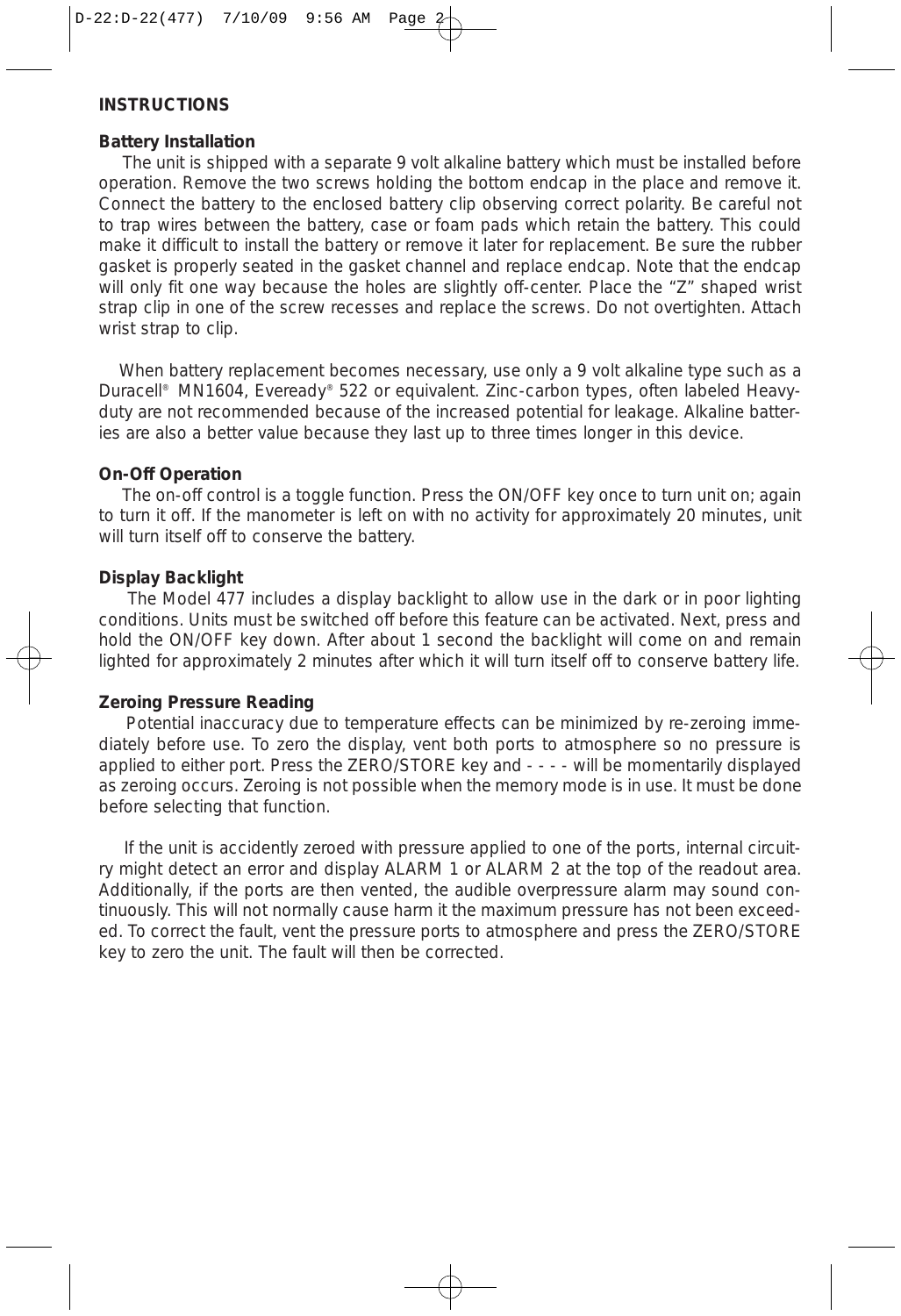#### **Pressure Connections**

Dual size barbed connections are provided to fit both  $1/s''$  and  $3/s''$  I.D. rubber or vinyl tubing. For a single positive pressure, connect tubing to port marked + and vent opposite port to atmosphere. For a single negative pressure (vacuum), connect tubing to port marked and vent opposite port to atmosphere. To measure differential pressure, connect higher pressure to port marked + and lower pressure to port marked -. Manometer will indicate the difference between the two.

#### **Selecting Pressure Units**

Up to nine pressure units are available. The display will indicate the current selection. To change to different units, use the UNITS/LOC key. Each touch will cause an advance to the next choice. The selected units will remain in memory even when power is shut off. This way, your preference will always be displayed after the initial selection.

## **Display Hold**

There may be situations where you want to temporarily retain a reading. The Model 477 includes a Display Hold feature which freezes the current reading and holds it in the display until cleared. To activate this operation, momentarily press the HOLD/MEMORY key when the pressure you want to save is displayed. A HOLD indicator will appear in the display to indicate that the reading shown is frozen. To return to normal operation, press the HOLD/MEMORY key again.The HOLD indicator will disappear and the current pressure will again be shown.

#### **Memory Function**

A memory function is included in the Model 477 that allows you to store up to 20 pressure readings for later review or recording. This feature is especially valuable for making a traverse of duct velocity pressures with a Pitot tube or for multipoint pressure measurements. The readings are stored in non-volatile memory so they will be retained even if the unit is shut off or the battery is removed.

#### **Entering Memory Mode**

To enter the memory mode, press and hold the HOLD/MEMORY key until the MEM indicator appears in the display. The key can then be released. The active memory location will be shown in the small lower left numeric display. Initially it will read 01.

#### **Storing Pressure Readings**

To store a reading, press the ZERO/STORE key. The reading will be stored under the indicated memory location and a beep will sound indicating that the reading has been saved. As each reading is saved the memory location display will advance to the next number. Note that in the memory mode, the display zero function is not available. To zero the display, you must first exit the memory mode and then press the ZERO/STORE key.